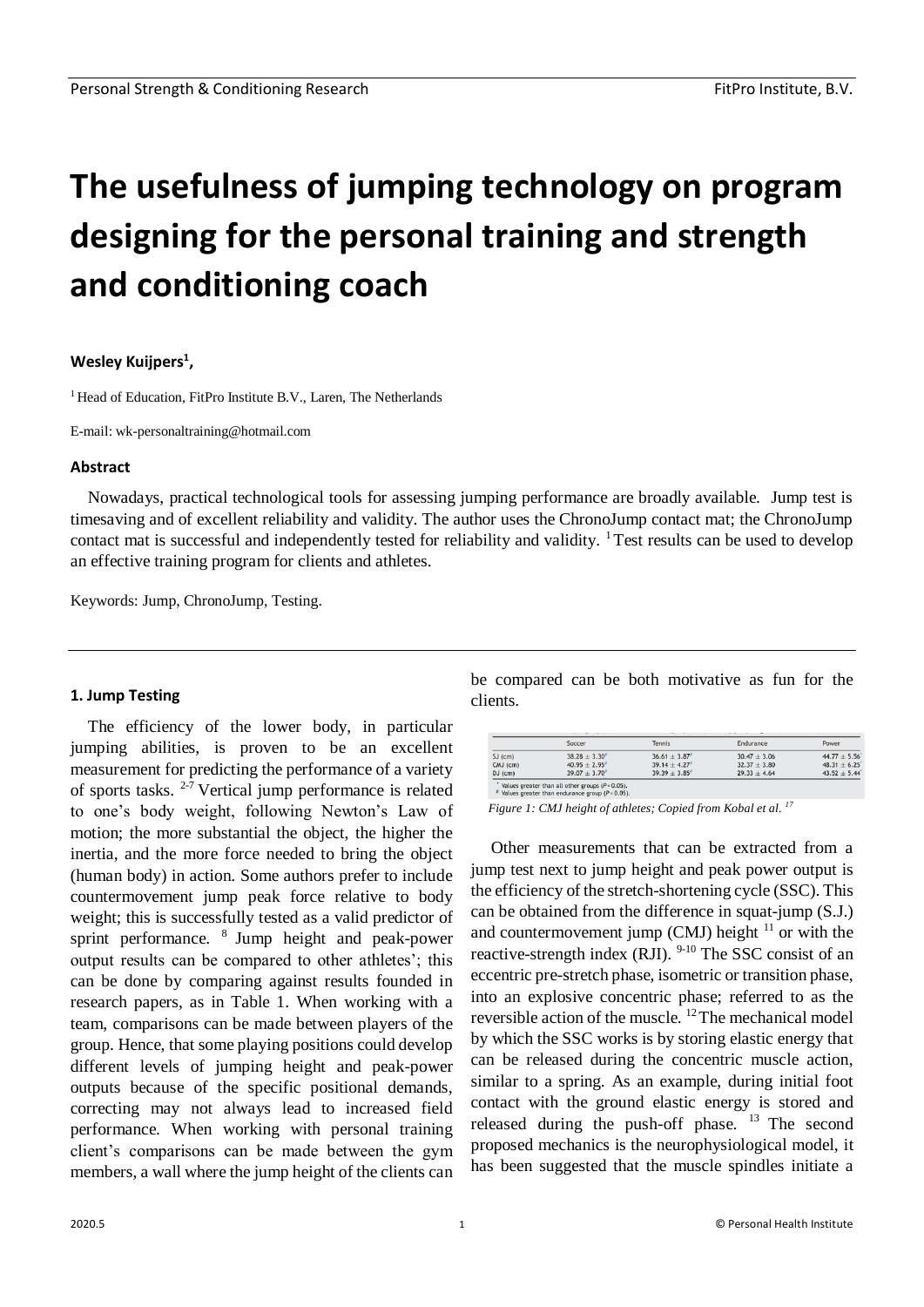reflex that is responsible for a potentiated effect – more motor units or recruited or increased rate of muscle firing. 15,16 The SSC can be further divided in the fastand slow SSC – fast SSC is used when ground contact times are <250ms, and slow SSC when ground contact times exceed 250ms. The SSC is broadly researched, further information can be found in Turner et al.; The Stretch-Shortening Cycle: Proposed Mechanisms and Methods for Enhancement. <sup>14</sup>

Jumping test that the author suggests performing in a gym environment and data that can be collected with the ChronoJump contact mat and software from the test are presented in Table 2. Note that more test can be done with the ChronoJump contact mat.

| <b>Jump test:</b>      | Data collected           |  |
|------------------------|--------------------------|--|
|                        | from the test $(s)$ :    |  |
| Countermovement jump   | Height, flight           |  |
| (CMJ)                  | time, initial speed $\&$ |  |
|                        | power                    |  |
| Squat jump (S.J.)      | Height, flight           |  |
|                        | time, initial speed $\&$ |  |
|                        | power                    |  |
| Reactive jump (R.J.)   | Height, contact          |  |
|                        | time, power,             |  |
|                        | stiffness, initial       |  |
|                        | speed & Fast SSC         |  |
|                        | efficiency (from         |  |
|                        | analysing and            |  |
|                        | comparing data)          |  |
| CMJ to S.J. comprising | Index<br>$\%$            |  |
|                        | (difference between)     |  |
|                        | jumps) & Slow SSC        |  |
|                        | efficiency (indirect     |  |
|                        | by index % results)      |  |

*Figure 2: Jump test and data collected from the test*

#### **2. Improving jump test scores with plyometric training**

One of the training laws we always have to keep in mind is; SAID – specific adaptations to imposed demands. So then, the best option to improve jumping performance is by regularly train to jump with plyometric training (P.T.). P.T. is an explosive bodyweight resistance exercise that effectively trains the SSC.  $^{19}$  P.T. exercises can be performed; single-leg, double-leg, vertical or horizontal, etcetera.  $^{20-22}$  PT has a positive effect on running economy even without improving  $VO2_{\text{max}}$  and in a short period of <10 weeks  $^{24}$ -

 $26$ , it improves the vertical jump  $27$ , 10-meter sprint time and agility performance  $28$ , and some exercises reduce injury risk as the single-leg sagittal plane hurdle hops  $29$ . In terms of P.T. volume, there has been advised volumes of 80 ground contact times  $30 \text{ up to } 400$   $31 \text{ ground contact}$ times for trained adults. A study by William P. Ebben and colleagues  $32$  concluded that there was not a significant difference between low- to moderate and high volume periodized plyometric training. Therefore, the author suggests optimal loads are  $+/-120$  contact times what are often performed with intermediate athletes <sup>30</sup> . Note that as already discussed adaptation is specific, for improving horizontal force production, training horizontal P.T. exercises are more effective than vertical P.T. exercises, as perceived during the swimming start.<sup>23</sup>

## **3. Using P.T. as a potentiation exercise for short term improvements of (jump) performance**

Short-term increases in power output and rate-offorce development (RFD) following a bout of resistance exercise believed to be the result of post-activation potentiation (PAP) response. Traditionally PAPresponse is investigated after a session of heavy resistance training exercise, which due it is low-velocity, does not appear to be the most suitable choice in all situations. An introduction to complex training provided as often jump- and plyometric exercises are performed with complex training. The purpose of this research is to review if there is a comparable PAP response following a bout of plyometric training exercise measured during CMJ performance on the ChronoJump contact mat.

## *3.1 Post-activation Potentiation (PAP) mechanism*

Defined initially by Robbins<sup>52</sup>, PAP is a phenomenon by which the force exerted by a muscle increased due to its previous contraction. A brief duration of non-fatiguing muscular contractions might enhance muscular performance.



<sup>52</sup> There are several proposed mechanisms behind the PAP-response; one is the recruitment of high-threshold motor units. <sup>54</sup> Motor unit recruitment provides the physiological basis for force production at any movement velocity.<sup>57</sup> Typically motor unit activation is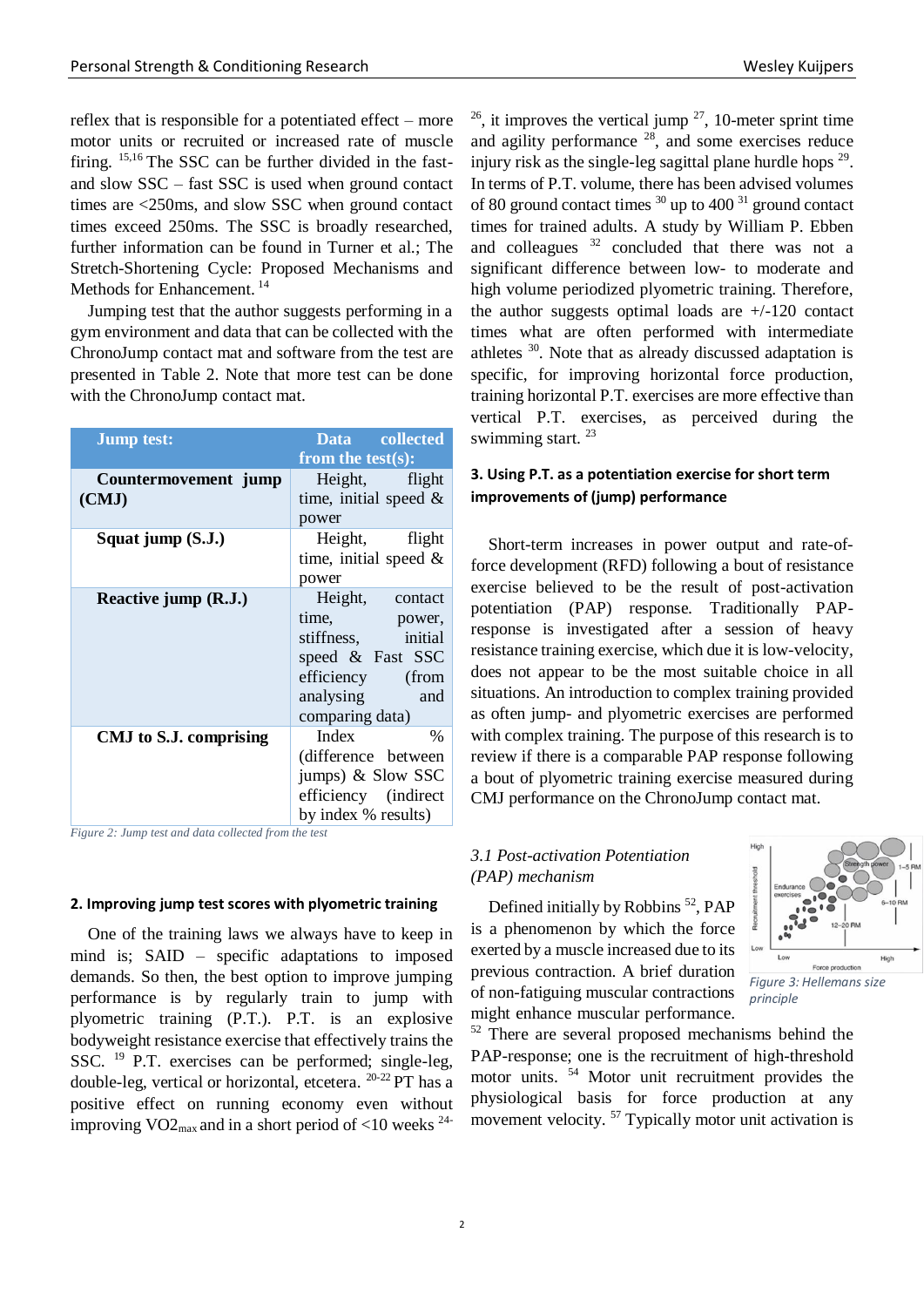directly connected to its size as defined in Henneman's theory of motor unit recruitment (figure 1.).  $55-56$ Theorised that due to the preload exercise, highthreshold motor units recruit first–usually would not be recruited. The second proposed mechanism is the phosphorylation of myosin regulatory light chains. 54 Due to the preload exercises, the sarcoplasmic reticulum (S.R.) releases calcium ions (CA+) that binds to troponin. The binding of CA+ to troponin causes a shift in another protein molecule, tropomyosin, that runs along the length of the actin filament in the groove of the double helix. 58

#### *3.2 Influences on PAP-response*

Several factors influence the PAP-response per individual; the elements are the following: biomechanical similarity between the preload and power exercises,  $33-38$  the athletes training experience and level of strength,  $39-44$  the intensity of the preload exercise,  $45,46$ and rest period between preload and power exercise. 47-  $50$  Duthie et al.  $40$  observed significant differences in PAP-response in female hockey players. Relative, more influential players potentiate greater compared to their weaker counterparts. Nabil et al.  $51$ , concluded significant variations in PAP-response per individual at 3-7 minutes following preload exercises. Recommended that Strength & Conditioning Coach test his athletes to find their optimal rest interval within preload and sport tasks or explosive exercises.

#### *3.3 Complex Training*

Currently, there is a wealth of information on complex training (C.T.) and the performance effect. <sup>59</sup> Complex training is performed by using a heavy preload exercise followed by an explosive biomechanical similar exercise. Depending on the particular athlete, a rest interval of 3-7 minutes is optimal. <sup>40</sup> During rest intervals, mobility and stability drills for the unaffected limbs can be implemented - addressing dysfunctional movement patterns. <sup>60-61</sup> Matthew et al. <sup>58</sup> stress that when implementing C.T. to increase speed and power, that the athlete should not get fatigued.

#### *3.4 Practical*

The PAP-response is highly beneficial to precompetition and pre-training. Performing heavy resistance exercise pre-competition is not recommended due to the low- movement velocity or when the training session is performed on the field. Sharma et al. <sup>61</sup> tested collegiate soccer players PAP-response by CMJ height after a bout of 40 squat-jumps (S.J.) and compared it to a more traditional preload exercise, the barbell back squat at 90% of 1RM. The auteurs concluded that plyometrics appears to be a more reliable alternative than heavy resistance exercises. Of all the research, the author recommends plyometric exercise in the warm-up or early in the training session, and if necessary, use complex training to sustain the PAP-response.

### *3.5 Additional: Personal Research*

Out of curiosity, the author has put the research into the test, implementing both of the practical suggestions just mentioned in a real-life scenario where optimal rest intervals could not always be measured. The 7 athletes examined for this research are from a diversity of backgrounds, including amateur athletes, men, and women, all from diverse age categories.

CMJ heights measured with a ChronoJump contact mat, again, the ChronoJump contact mat is successful and independently tested for validity and reliability.<sup>42</sup>

The first measurement obtained directly after a traditional warm-up, including the myofascial release with a foam roller, and the activation exercises are performed with a kettlebell (squat and deadlift), the second measurement after a bout of 100 pogo jumps and 20 S.J.'s.

Results: Significant difference is observed after preloading sets with plyometric exercises; the athletes significantly jumped higher following the plyometric exercises. The average CMJ height increased by 8.85%. These findings demonstrate that performing a series of plyometric exercises either in the warming-up or early on in the training session provides a short-term improvement in CMJ, and thus, in a variety of sports tasks. 2-7



*Figure 4: Personal Research Findings*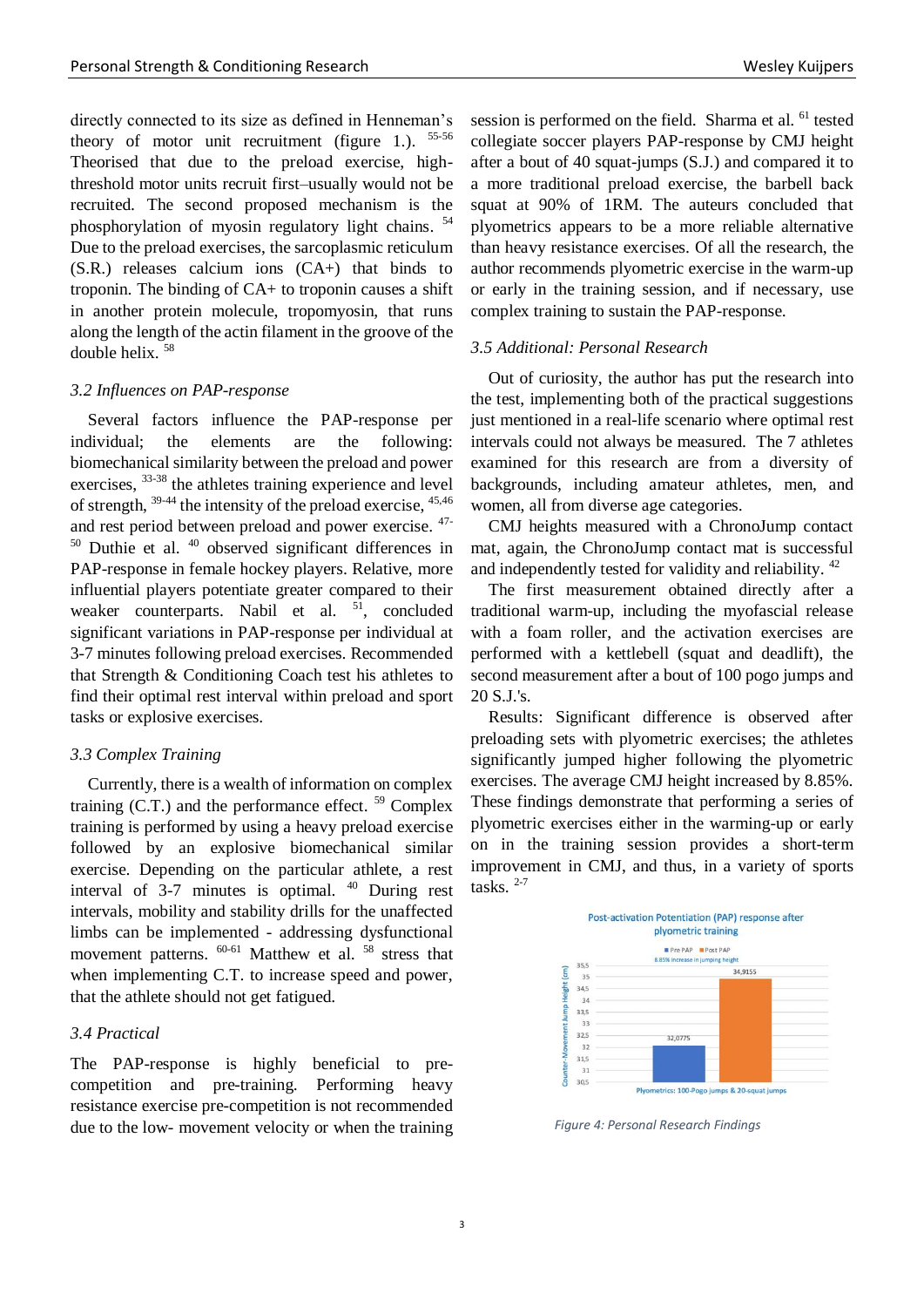## **4. Preparing the athlete safely for jump- and plyometric training**

Before starting an intervention that includes jumpand plyometric exercises, a foundation of excellent landing mechanics must be presented. A non-lab-based test that can be performed without expensive equipment is the landing error scoring system-real time (LESS-RT). The test is positively tested for reliability  $62$  and consist of a jump of a box to a vertical jump. Jump landing characteristics are scored, where excellent is scored 0 and weak either with a 1 or 2, for the end score, the closer to 0, the superior. There are other jump tests that are timesaving and from superior reliability. <sup>63,64</sup> One of those tests is the single-leg triple hop test for a distance that is used as an assessment of interlimb differences (asymmetry.)  $^{63}$  It is suggested that an interlimb difference more significant than 15% increases injury risk. <sup>65</sup> Researchers observed adverse effects on jumping performance indicated by interlimb variations of only 6- 8%. <sup>66</sup> Further, researched mentioned no negatives effect on linear speed and change-of-direction (COD) capabilities with interlimb differences of 11.4%. <sup>67</sup> Other hypothetically purpose an interlimb difference threshold of <10% based on inclusiveness of current research. To summarise, performing the LESS-RT test and the singleleg triple hop test for distance as an assessment of landing mechanics and interlimb differences can help to establish an effective intervention before starting an intensive jump- and plyometric training plan. An example of an excellent exercise to develop landing mechanics is presented below.



*Figure 5A Landing mechanics drill*



*Figure 6B Landing mechanics drill*

*Conflicts of InterestandSource of Funding: The authors report no conflicts of interest and no source of funding.*



#### **Wesley Kuijpers**

*Head of Education, personal trainer, and Food Coach at FitPro Institute*.

#### **References**

- [1] Basilio Pueo, Jose M. Jimenez-Olmedo, Patrycja Lipińska, Krzysztof Buśko, Alfonso Penichet-Tomas, Concurrent validity and reliability of proprietary and open-source jump mat systems for the assessment of vertical jumps in sport sciences, Acta of Bioengineering and Biomechanics Original paper Vol. 20, No. 3, 2018.
- [2] Nuzzo, JL, Anning, JH, and Scharfenberg, JM. The reliability of three devices used for measuring vertical jump height. J Strength Cond Res 25: 2580–2590, 2011.
- [3] Docherty, D, Robbins, D, and Hodgson, M. (2004). Complex training revisited: A review of its current status as a viable training approach. Strength Cond J, 27(4), pp.50-55.
- [4] Markstrom, JL and Olsson, CJ. Countermovement jump peak force relative to body weight and jump height as predictors for sprint running performances: (In)homogeneity of track and field athletes? J Strength Cond Res 27(4): 944–953, 2013 [\[](http://www.ncbi.nlm.nih.gov/pubmed/22692108)
- [5] Irineu Loturco, Ciro Winckle, Ronaldo Koba, Cesar C. Cal
- Abad, Katia Kitamura, Amaury W. Veríssimo , Lucas A. Pereira and Fábio Y. Nakamura, Performance changes and relationship between vertical jump measures and actual sprint performance in elite sprinters with visual impairment throughout a Parapan American games training season, Front. Physiol. 6:323. doi:10.3389/fphys.2015.00323.
- [6] Abbas Asadi, Relationship Between Jumping Ability, Agility and Sprint Performance of Elite Young Basketball Players: A Field-Test Approach, Revista Brasileira de Cineantropometria e Desempenho Humano · March 2016.
- [7] Haci Murat Sahin, Relationships between acceleration, agility, and jumping ability in female volleyball players, European Journal of Experimental Biology, 2014, 4(1):303-308.
- [8] Jonas L. Markstro<sup>"</sup> M And Carl-Johan Olsson, Countermovement Jump Peak Force Relative To Body Weight And Jump Height As Predictors For Sprint Running Performances: (In)Homogeneity Of Track And Field Athletes? Journal of Strength and Conditioning Research, Volume 27, Number 4, April 2013.
- [9] Comyes TM, Harrison AJ, Hennessey L, Jensen RL. Identifying the optimal resistive load for complex training in male rugby players. Sports Biomech 2007;6 (6): 59-70.
- [10] Ebben WP, Petushek EJ. Using reactive strength index modified to evaluate plyometric performance. J Strength Con Res 2010;24 (8): 1983-7.
- [11] Bobbert MF, Gerritsen KGM, Litjens MCA, and Van Soest A.J. Why is countermovement jump height greater than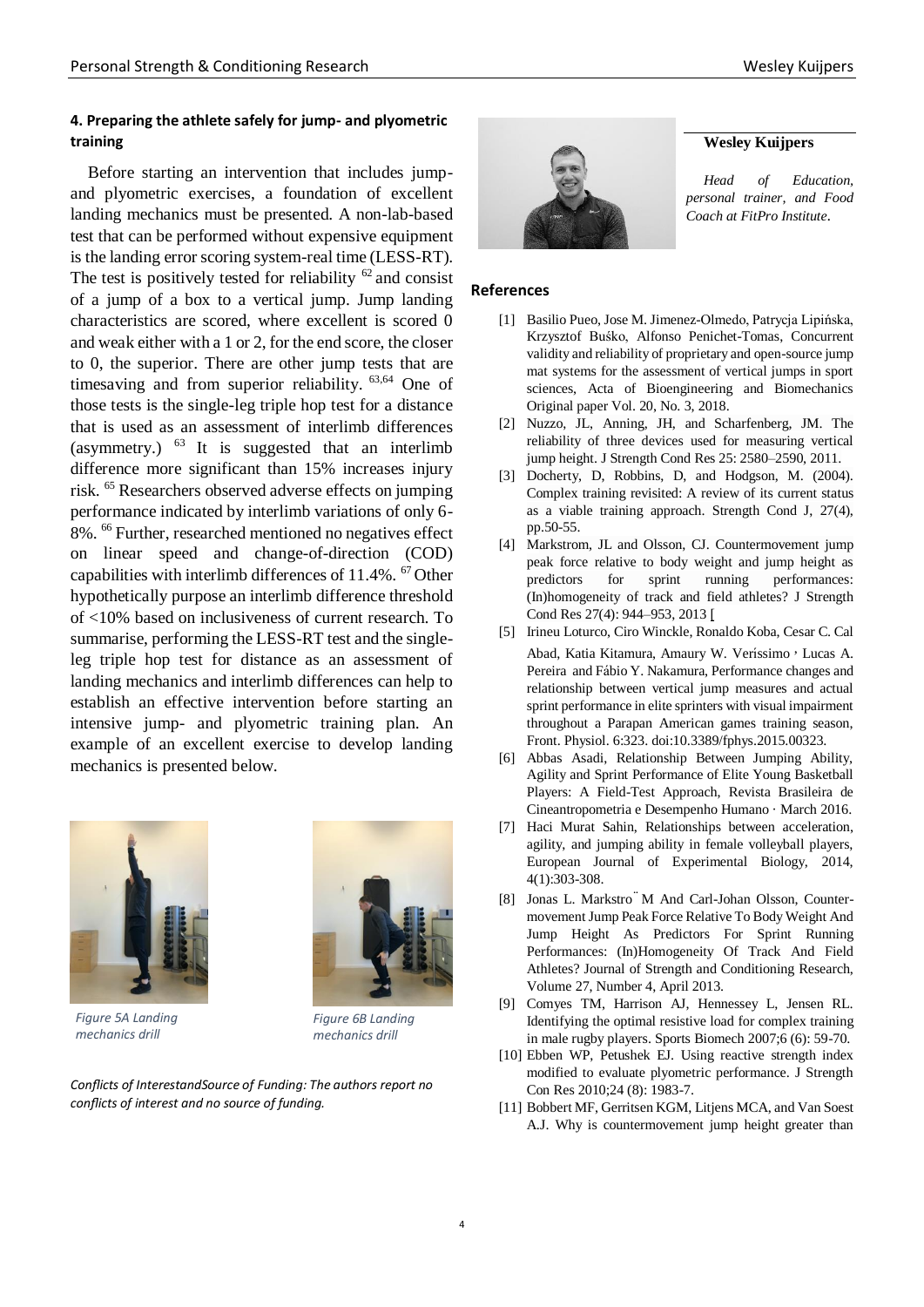squat jump height? Med Sci Sports Exerc 28: 1402–1412, 1996.

- [12] Zatsiorsky VM and Kraemer WJ. Science and Practice of Strength Training. Champaign, IL: Human Kinetics, 2006. pp. 33–39.
- [13] Hobara H, Kimura K, Omuro K, Gomi K. Muraoka T, Iso S, and Kanosue K. Determinants of difference in leg stiffness between endurance- and power-trained athletes. J Biomech 41: 506–514, 2008.
- [14] Anthony N. Turner, MSc, CSCS and Ian Jeffreys, The Stretch-Shortening Cycle: Proposed Mechanisms and Methods for Enhancement, Strength and Conditioning Journal, Volume 32 Number 4 | August 2010.
- [15] Bosco C, Komi P.V., and Ito A. Pre-stretch potentiation of human skeletal muscle during ballistiv movement. Acta Physiol Scand 111: 135–140, 1981.
- [16] Butler RJ, Crowell HP, and Davis IM. Lower extremity stiffness: Implications for performance and injury. Clin Biomech 18: 511–517, 2003.
- [17] R. Kobal, F.Y. Nakamura, K. Kitamura, C.C. Cal Abdad, L.A. Pereira, L. Loturco, Vertical and depth jumping performance in elite athletes from different sports specialties, Science and Sports, 2017.
- [18] Schmidtbleicher D. Training for power events. In: Strength and Power in Sport. Komi P.V., ed. Oxford, United Kingdom: Blackwell Science, 1992. pp. 169–179.
- [19] Vaczi M, Racz L, Hortobagyi T, and Tihanyi J. Dynamic contractility and efficiency impairments in stretchshortening cycle are stretch-load-dependent after traininginduced muscle damage. J Strength Cond Res 27: 2171– 2179, 2013.
- [20] Fowler NE, Trzaskoma Z, Wit A, Iskra L, and Lees A. The effectiveness of a pendulum swing for the development of leg strength and countermovement jump performance. J Sports Sci 13: 101–108, 1995.
- [21] Saez-Saez de Villarreal E, Requena B, and Newton RU. Does plyometric training improve strength performance? A meta-analysis. J Sci Med Sport 13: 513–522, 2010.
- [22] Wisloff U, Castagna C, Helgerud J, Jones R, and Hoff J. Strong correlation of maximal squat strength with sprint performance and vertical jump height in elite soccer players. Br J Sports Med 38: 285–288, 2004.
- [23] Rebutini VZ, Pereira G, Bohrer RC, Ugrinowitsch C, and Rodacki AL. Plyometric long jump training with progressive loading improves kinetic and kinematic swimming start parameters. J Strength Cond Res 2014 February 12. [Epub Ahead of Print.]
- [24] Spurs RW, Murphy AJ, and Watsford ML. The effect of plyometric training on distance running performance. Eur J Appl Physiol 89: 1–7, 2003.
- [25] Saunders PU, Telford RD, Pyne DB, Peltola EM, Cunningham RB, Gore CJ, and Hawley JA. Short-term plyometric training improves running economy in highly trained middle and long-distance runners. J Strength Cond Res 20: 947–954, 2006.
- [26] Turner AM, Owings M, and Schwane JA. Improvement in running economy after 6 weeks of plyometric training. J Strength Cond Res 17: 60–67, 2003.
- [27] Khlifa R, Aouadi R, Hermassi S, Chelly MS, Jlid MC, Hbacha H, and Castagna C. Effects of a plyometric training program with and without an added load on jumping ability in basketball players. J Strength Cond Res 24: 2955–2961, 2010.
- [28] Meylan C and Malatesta D. Effects of in-season plyometric training within soccer practise on explosive actions of young players. J Strength Cond Res 23: 2605– 2613, 2009.
- [29] Struminger AH, Lewek MD, Goto S, Hibberd E, and Blackburn JT. Comparison of gluteal and hamstring activation during five commonly used plyometric exercises. Clin Biomech(Bristol,Avon) 28:783–789,2013.
- [30] Potach, D.H., & Chu, D.A. (2008). Plyometric Training. In: Beachle, T.R, & Earle, R.W, editors. Essentials of Strength Training and Conditioning. (pp 413- 427). Champaign: Human Kinetics.
- [31] Chu, D.A. & Myer, G. (2013). Volume and recovery guidelines for young athletes. In: Plyometrics. (pp 39-66). Champaign: Human Kinetics.
- [32] William P. Ebben and colleagues, the effect of plyometric training volume on jumping performance, International Conference of Biomechanics in Sports, July 2014, DOI: 10.13140/2.1.1551.4245.
- [33] Crewther BT, Kilduff LP, Cook CJ, Middleton MK, Bunce PJ, and Yang GZ. The acute potentiating effects of back squats on athlete performance. J Strength Cond Res 25: 3319–3325, 2011.
- [34] Ebben WP. Complex training: A brief review. J Sports Sci Med 1: 42–46, 2002.
- [35] Ebben WP, Jensen RL, and Blackard DO. Electromyographic and kinetic analysis of complex training variables. J Strength Cond Res 14: 451–456, 2000.
- [36] Ebben WP and Watts PB. A review of combined weight training and plyometric training modes: Complex training. Strength Cond J 20: 18–27, 1998.
- [37] Guggenheimer JD, Dickin DC, Reyes GF, and Dolny DG. The effects of specific preconditioning activities on acute sprint performance. J Strength Cond Res 23: 1135–1139, 2009.
- [38] Chiu LZ, Fry AC, Weiss LW, Schilling BK, Brown LE, and Smith SL. Post activation potentiation response in athletic and recreationally trained individuals. J Strength Cond Res 17: 671–677, 2003.
- [39] Duthie GM, Young WB, and Aitken DA. The acute effects of heavy loads on jump squat performance: An evaluation of the complex and contrast methods of power development. J Strength Cond Res 16: 530–538, 2002.
- [40] Ruben RM, Molinari MA, Bibbee CA, Childress MA, Harman MS, Reed KP, and Haff GG. The acute effects of an ascending squat protocol on performance during horizontal plyometric jumps. J Strength Cond Res 24: 358– 369, 2010.
- [41] Seitz LB, de Villarreal ES, and Haff GG. The temporal profile of post-activation potentiation is related to strength level. J Strength Cond Res 28: 706–715, 2014.
- [42] Suchomel TJ, Sato K, DeWeese BH, Ebben WP, and Stone MH. Potentiation following ballistic and non-ballistic complexes: The effect of strength level. J Strength Cond Res 30: 1825–1833, 2016.